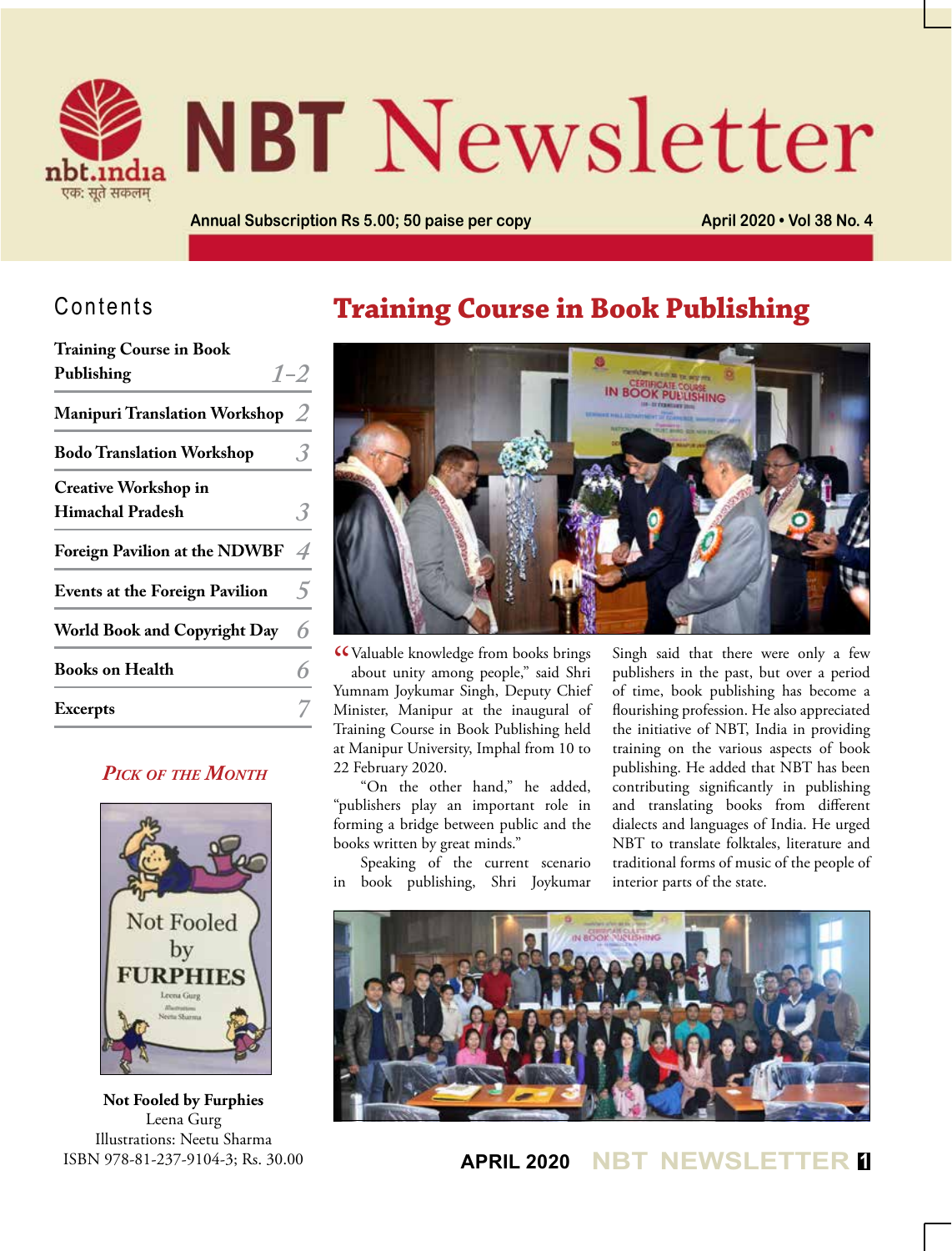In his address, Prof. Govind Prasad Sharma, Chairman, NBT said that NBT is the only organization in India which publishes books in fifty-two different languages. He added that NBT would be ready to publish books in Manipuri scripts also. He remarked that the Trust will extend all possible support to publish authors and other regional languages of north-eastern states. He also invited authors to submit their manuscripts and after review, NBT will be happy to publish them.

Shri Jarnail Singh, Vice-Chancellor of Manipur University spoke of the role a publisher plays in the publication of the book. He was of the view that books produced should create goodwill and be relevant to a society like Manipur.

Prof. G P Parsain, Dean, School



of Sciences and Prof. Tomba, Head, Department of Commerce, Manipur University were also present on the occasion.

The Valedictory function was held on 22 February 2020. Prof. Robita Sarokhaibam, former Head, Department of Commerce, Manipur University was the chief guest on the occasion.

While presenting the certificates to the participants, Prof. Sarokhaibam said that the government of India has been encouraging entrepreneurship skill development and publishing will help generate employment opportunities for the youth of state.

The course was attended by 40 participants from across the state including two from Kerala. The experts including Dr Suresh Chand, Shri Sanjay Sethi, Shri G S Jolly, Shri B D Mendiratta, Shri Sridharan Balan, Shri Debabrata Sarkar and Shri Vivek Mehra delivered lectures on different aspects of publishing during the course.

The programme was coordinated by Shri Narendra Kumar, Production Officer, NBT.

## **Manipuri Translation Workshop**

CThe world is one, we are one,"<br>and "no country is foreign and and "no country is foreign and no man is strange," said Shri Aribam Kumar Sharma, noted translator, poet, critic and Sahitya Akademi award winner while inaugurating the Manipuri Translation Workshop held at Jawaharlal Nehru Manipur Dance Academy, D M University, Imphal, Manipur.

Speaking of the concept of global village and importance

of translation, Shri Sharma said that translation has been defined as 'Sanskritic Setu' and it paves the way for mutual understanding and cooperation between different cultures across the world. He added that "Translation is, of course not an easy task. In translation, we are not to translate the word but the idea carried by the word."

Shri Sharma also underlined the efforts of Government of India in promoting translation work through projects initiated by National Translation Mission under Central Institute of Indian Languages, Mysore. Shri Aribam lauded NBT for its various activities and initiatives in contributing to the scope of translation and promotion of books and culture of reading.

In his address Shri Yuvraj Malik, Director, NBT said that language



should not be a barrier but a facilitator in exchange of ideas and culture. He remarked that not only the rich literature of Manipur should reach readers across India and abroad, but the literature from different regions should be translated into Manipuri as well. Shri Malik also highlighted the various activities of the Trust including publishing programmes, book fairs, mobile exhibitions among



others.

The translators who participated in the workshop included Laishram Somorendro, Moirangthem Notilal, B C Rajkumar, L Sangita, Anjulika Thingnam, Ch Rita Devi, Devadas Mairembem, I Basanta, I Ibemhal, S Brajeshwor, W Kumari Chanu, Dilip Mayengbam and Imojit Ningombam.

Shri Aribam Kumar Sharma and Shri Lamabam Viramani Singh were the resource persons for the workshop.

 During the workshop 20 NBT books for children were translated into Manipuri. These include, *A Bond of Love, A House of Bamboo, A Real Giraffe, A Voice in the Jungle, An Ancient Tale from Andaman, Friend, Holidays Have Come, Kavya Makes Up Her Mind, A Visit to Kumbh, Mini Visits the Atlantic Ocean, Mitha and Her Magic Shoes, Ravan Remedy, Rupa the Elephant, Sheela and Leela, Stripes in the Jungle, The Mango Birds, The Puzzle, This is My Story, What Happened* and *Strange Ways of Honey Bee.*

The three day workshop was organized by National Book Trust, India in association with the Writers' Forum, Imphal from from 25 to 27 February 2020.

The programme was coordinated by Ms Carolyn Pao, English Editor, NBT.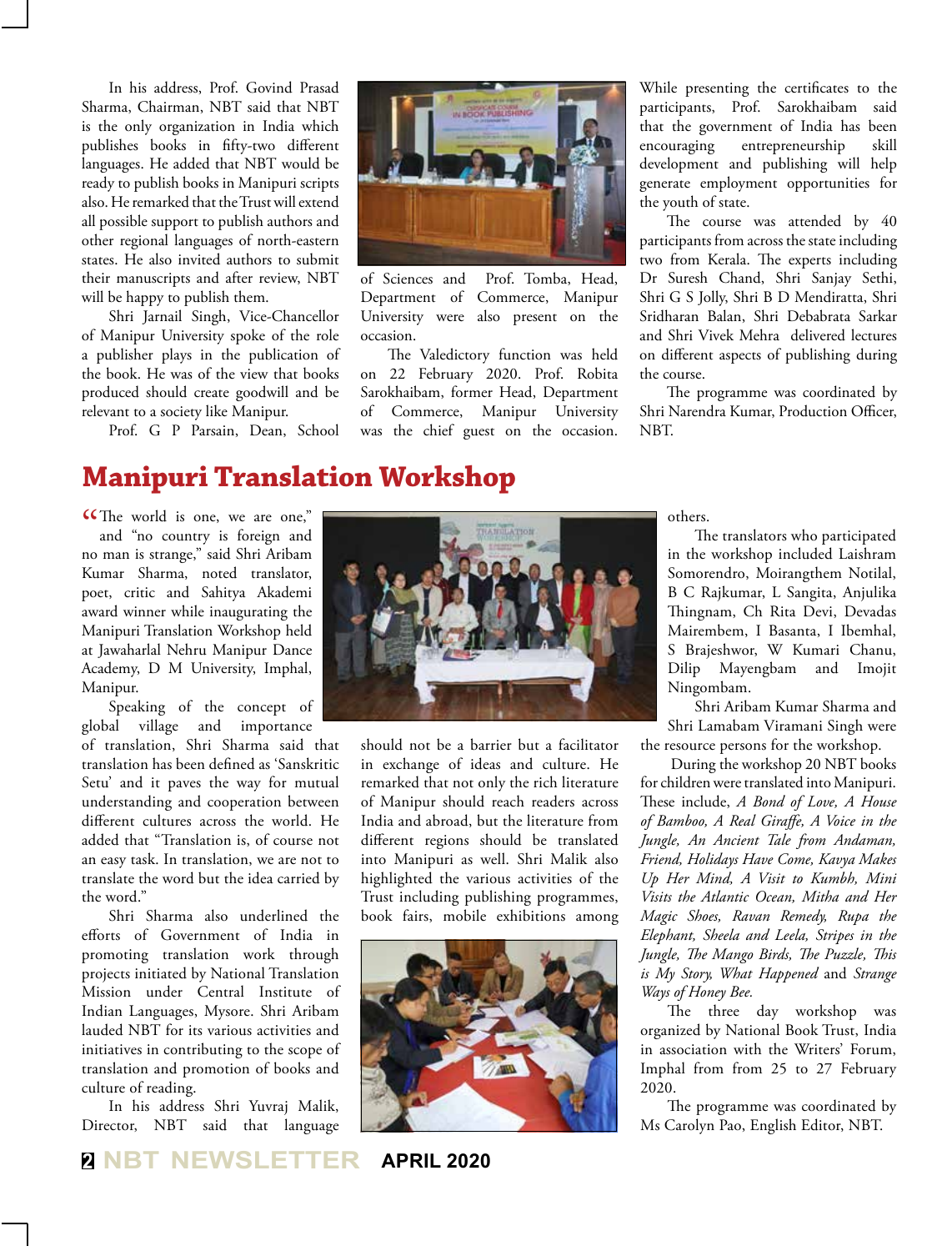## **Bodo Translation Workshop**

Tational Book Trust, India in association with Bodo Writers' Academy organized a four day Translation Workshop at Sarupathar College, Sarupathar, Dist. Golaghat, Assam from 16 to 19 March 2020.

The workshop was inaugurated by Dr Mangal Singh Hazowary, eminent writer and Sahitya Akademi award winner in Bodo. Lauding the efforts of NBT in developing and promoting books, he appreciated

NBT's commitment to organize the workshop amidst the COVID-19 scare. Dr Hazowary, who was also one of the

resource persons, hoped that the workshop will help in building a body of literature for children in Bodo.

Dr Dinanath Basumatary and Shri Rakhao Basumatary, the resource persons for the workshop also spoke on the occasion.

Earlier, Shri Rajen Basumatary, President, Bodo Writers' Academy welcomed the participants.

The translators who participated in the workshop included Rajen



Basumatary, Moheswar Basumatary, Ananda Ram Wary, Umesh Brahma, Sadananda Daimary, Sankar Khaklary, Sarada Prasad Mashahary, Sankardev



Goyary, Biswanath Narzary, Arun Chandra Mashahary, Pradip Swargiyary, Khagen Swargiary, Sobha Ram Basumatary, Lakhiram Basumatary, Kamala Kanta Basumatary, Virgin Jekova Mwshahary, Mainaoshri Daimary, Dhricharan Basumatary, Binay Narzary and Kalicharan Uzir.

During the workshop 20 books in Hindi, published by National Book Trust, India were translated into Bodo. These

include: *Baaraat, Ped, Kitni Pyaree Hai Yeh Duniya, Lal Pari, Tipu Sultan Ki Kahani, Ek Samay Ek Gaon Mein, Arun* 

*Gaay, Kaki Kahe Kahani, Ravan, Meri Football, Amiya, Do Hasya Ekanki, Hariyali Aur Pani, Sabka Sathi Sabka Dost, Hakka-Bakka, Rail Chali Rail Chali, Bolti Dibiya, Sachchi Mitrata, Paharon Ka Joghra, Jitenge Hum, Rahul Ke Sapno Ka Balla* and *Bada Murkh Kaun Hai*.

The programme was coordinated by Shri Benny Kurian, English Editor and Shri Vivek Charan, Accounts Officer, NBT.

## **Creative Workshop in Himachal Pradesh**

National Book Trust, India organized a creative workshop to develop content for neoliterates at Hotel Polo Regency, Sundarnagar, Dist. Mandi, Himachal Pradesh from 27 February to 1 March 2020.

Dr Ajay Kapoor, Principal, MLSM College, Sundarnagar<br>inaugurated the workshop. inaugurated the Speaking of the kind of literature available across digital platforms including mobile, he remarked that there is a need to publish

quality literature and also inspire youth to read good books.

Dr Sudarshan Vashishth, well-known writer was the resource person of the workshop. He said that the writers need to understand the needs of the target readers



before developing content for them. "This in turn," he added, "would help them understand their life and responsibilities in a better way."

During the workshop, the participants also visited Kateru village and interacted with the villagers. They narrated their

stories to them and sought their suggestions to improve their writings that will be useful to them.

The workshop was attended by 22 writers from across the state including Dr Susheel Kumar Phul, Lekh Ram Verma, Dr R K Gupta, Dr Vijay Vishal, Deenu Kashyap, Kamal Pyasa, Roshan Chauhan, Dr Saroj Parmar, Rupeshwari Sharma, Hari Priye, Krishna Thakur, Vinod Bhavuk, Murari Sharma, Deepak Kullavi, Krishna

Mahadevi, Pawan Chauhan, Ratan Lal Sharma, Surendra Mishra, Ganga Ram Raji and Dr Surat Thakur.

The workshop was coordinated by Dr Lalit Kishore Mandora and Dr Kamlesh Kumari, Hindi Editors, NBT.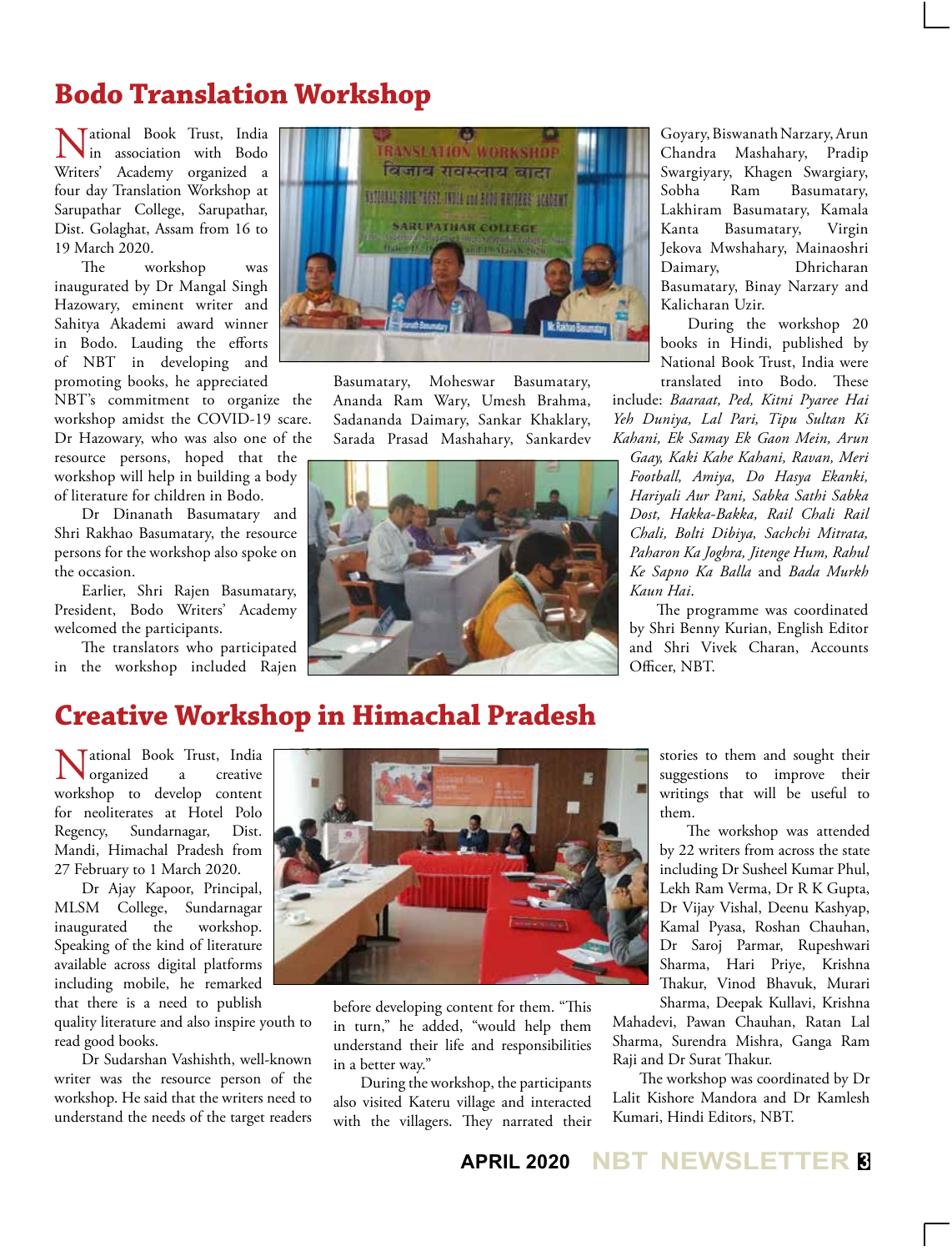## **Foreign Pavilion at the NDWBF**

One of the major attractions at the recently concluded New Delhi World Book Fair 2020, The Foreign Pavilion, was an eclectic ensemble of stalls hosting countries from as far as West Europe, East Europe, Middle East, Africa to Asia.

The Foreign Pavilion brought books from many countries and across genres that reflect the culture, experiences and ethos of different peoples. A few countries were here to promote book fairs of their own countries as well.

With a bust of Queen Nefertiti and King Tutankhamun, the General Egyptian Book Organization welcomed the visitors with books in Arabic and a few translated works in English consisting of literature, history and culture of Egypt. Notable works included one of Egypt's well-loved writer Abdel Rahman el-Abnudi's poetry and children's books. Quintessential to country's rich history, a book on the queens of Egypt was another noteworthy book featuring the queens in a chronological order. Dr. Mohy Adbel Hay, GM, conveyed that poems like "I am Egyptian", "Come back" and "Departure" are few that are popular among readers. They were also promoting the 51st Cairo International Book Fair.

Our SAARC neighbour from the southern coast was represented by the Sri Lanka Book Publishers Association. Sri Lanka is a regular participant at the New Delhi World Book Fair for several years. The stall showcased writings from Sri Lanka with books ranging from cultural history of Sri Lanka and Sinhalese, history, literature, contemporary fiction and children's literature in English and Sinhalese.

From our Himalayan neighbour, Nepal, White Lotus Books brought a collection of folktales, poetry, festivals of Nepals, books on Gorkha, Everest campaigns, Annapurna poems that promise to give the reader a taste of the mountainous nation's charms. Writer, poet, translator and publisher Shri Yuyutsu Sharma, a regular participant, said the Fair, for him is an intellectual experiment, an experience he cherishes.



The Kingdom of Saudi Arabia's pavilion was hard to miss with its traditional lattice work motif and transported the visitors to an immersive experience of the country. Walls adorned with posters and digital display of the country's scenic landmarks, the pavilion showcased a collection of research publications on engineering, science, medicine, English literature (translated into Arabic), Arabic literature and history from the King Saudi University, Taibah University, King Abdul Aziz Foundation and King Abdul Aziz University. A collection of the Holy Quran translated into various languages including Chinese, Korean, Vietnamese, Spanish and Russian as well as in Indian languages such as Tamil, Kannada and Malayalam were on display.

Introducing the grandeur of its rich culture, Iran pavilion welcomed the visitor with beautiful books introducing the Persepolis, Persian art and poetry. Books from Iran showcased contemporary writings such as fiction, biographies, abridged literature from Classical Persian for younger generation. "Some of the most popular books are the biographies and true stories that are accounts of the war torn country," said Mohammadali Shahzad, Foreign Rights Manager, Soore Mehr Publishing Co, Tehran. The stall also featured some beautiful editions of the classical Persian poets such as Hafez, Dehlavi among others, besides rich pictorial descriptions of the cultural history of Iran providing an introduction to the country and its prosperous past.

Writings from France were showcased by Bureau International De L'edition Francaise, a body that works to promote French writings abroad. A number of books across various genres including novels, literature, art, poems, cuisine,

fashion, history and others. Children's books were a big hit with the visitors for their beautiful and expressive illustrations bringing much delight to its readers.

Writings from the Mediterranean shores was brought to the fair by the Spanish Library of Cervantes' whose aim is basically to promote the culture, literature, and art of Spain. Translation into English from Spanish and vice versa, Spanish to Hindi, Bengali and English were some of the major works displayed. Among these, one can find Amitav Ghosh's best-selling 'Sea of Poppies' in Spanish. The Cervantes Library is located across 64 countries. The Liber, an annual international book hosted at Madrid, presents the latest editorial products and a platform where exhibitors come together and discuss the protection of rights of authors, publishers, book dealers and illustrators' but most importantly the event is to promote reading.

The German Book Office representing books from Germany aimed to promote children's books besides several graphic novels, fiction, and translations of German works. They were also promoting one of the world's biggest book fairs, the Frankfurt Book Fair.

Poland, which has given the world five nobel laureates, was at the Fair, mostly promoting its popular Warsaw Book Fair. The event promised to grow even bigger this year with the introduction of innovative technologies from the field of publishing and attendees will also get opportunities to indulge in some special amazing projects.

Other participants from abroad include Sharjah Book Authority, Abu Dhabi International Book Fair, and Royal Collins Publishing Group. The Pavilion hosted a number of events where authors, publishers, and experts participated.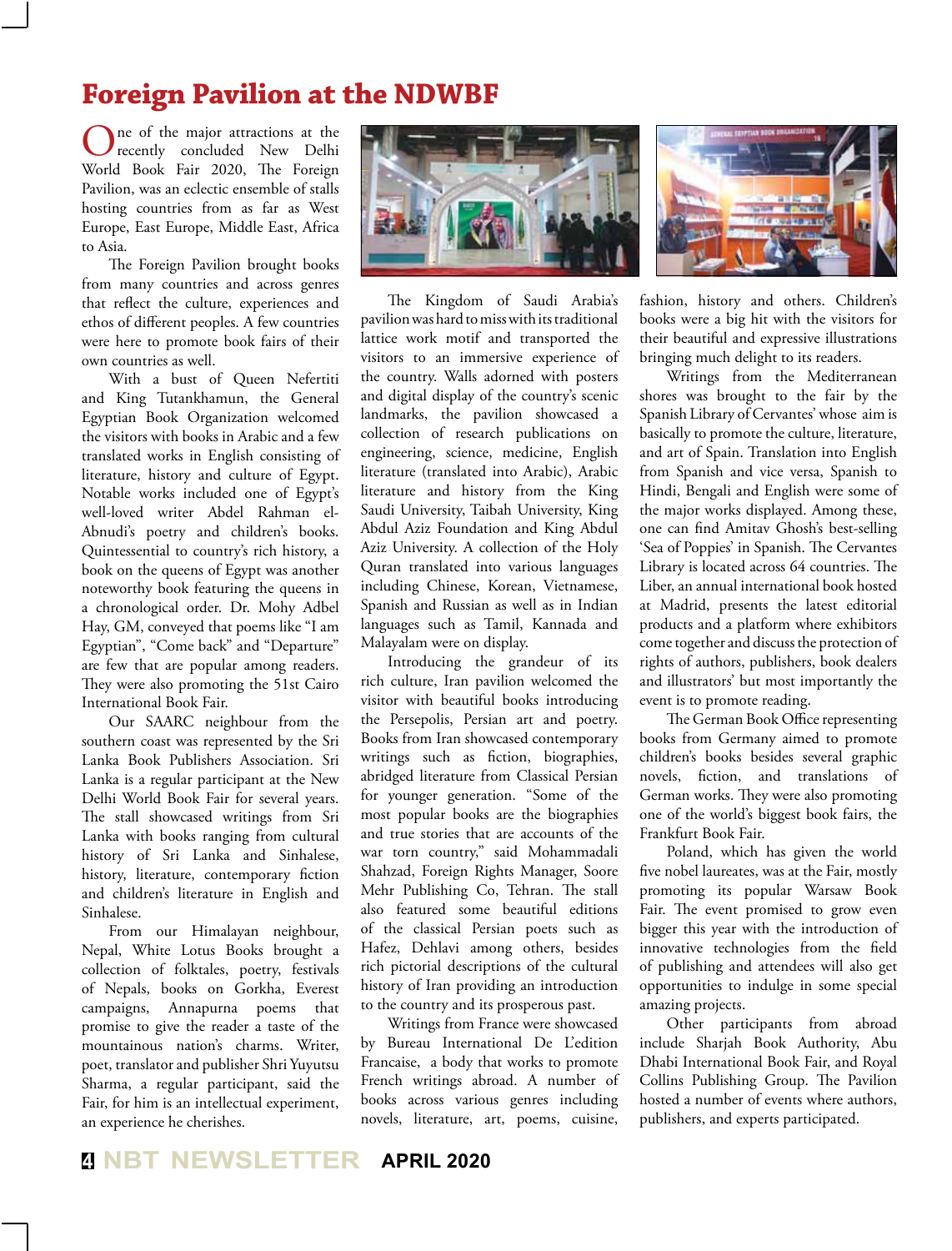## **Events at the Foreign Pavilion**

#### **Readings by Danish Authors**

A reading session was held at the International Events Corner with Anna Sophie and Stine Askov, novelists from Denmark.



"Between her legs she feels a welling of warmth. She knows what it is, and yet at first she thinks she's peeing on the kitchen floor." Stine Askov was reading from her novel *Hogweed*. Set in a very small town of Denmark, the novel is about the remorse of a mother towards her newborn baby for whom she was very hopeful for and happy in the beginning. The pitiful circumstances in which she delivered the baby made her feel remorseful and how her action impacted the life of the newborn in future. Stine Askov's writings dwell on the individual struggle to prove oneself to be 'good enough' even when the circumstances are not conducive.

Reading from her novel *Happy Ending*, Anna Sophie chose a scene where Elvia, the protagonist in the story was dining with her family… "Henry has sat down next to me, and he hands a large glass bowl of lemon mousse to Sixteen, pale yellow and quivery, no doubt perfect in consistency and taste." Anna Sophei added that she categorically chooses to write about things that are uncomfortable to discuss and acknowledge publicly in the society.

While Anna Sophie's writings are mostly of loneliness and deep psychological drama dealing with the character from underworld and marginalized section of the Danish society, Stine Askov's writings are about her small-town upbringing and how this experience influenced her choice of themes and characterization as well.

Both the authors first read their works in original Danish, and later followed it by their English translations.

The session was moderated by Shri Kumar Vikram, Editor, NBT, India. Ashima Thukral, a representative from Embassy of Denmark, New Delhi, proposed a vote of thanks.

#### **'Good Conversation Leads to Great Relations'**

A Presentation on Role of Language and<br>Literature in Strengthening Cultural Ties between India and the Arab World by Prof. Z A Farooqi, Academic Advisor, Cultural Attaché Office, Saudi Arabia was organised by the Embassy of Saudi Arabia at International Events Corner.



Sharing the long history of relationship between India and Saudi Arabia, Prof. Farooqi said that traders from Arabia came to Gujarat and Kerala for trading in spices, almonds, etc. He referred to Al-Biruni, an Iranian scholar who studied Indian languages and was the first to translate Bhagwad Gita into Arabic. Similarly, many books were translated from Sanskrit to Arabic and now many books from Hindi to Arabic are regularly published every year in varied number. The Islamic holy book Quran has also been translated into Hindi and English languages in India.

Speaking about the Islamic culture and Islamic universities, Prof. Farooqui said that there are 25 universities in the country under the Ministry of Education, Saudi Arabia, which give training courses on translation. The World Arabic Day is celebrated on 18 December every year and it is the official language of UN.

Concluding the Session, Prof. Z A Farooqi informed that Cultural Attaché Office, Embassy of Saudi Arabia, New Delhi, will soon publish a Journal on the 'Cultural Developments in India and Saudi Arabia'.

#### **Partnership with International Educational Institutions**

Dr. Saleh Bin Daifullah Al Umari from Islamic University, Madinah, Saudi Arabia, made a presentation on Partnership with International Educational Institutions (a case study of Islamic University). Prof. Z. A. Farooqi, Academic Advisor, Cultural Attache, Saudi Arabia moderated the session.

Dr. Saleh highlighted the objectives of the collaboration with other universities abroad as well as challenges facing the same. Introducing the colleges under the Islamic University, Dr Saleh stressed on the significance of having deanship encompassing all the areas of university matters. He informed about the facilities provided in distance learning programmes for foreign students and pointed out that interestingly 85 percent of the students studying in Islamic university are from other countries of the world, dominated by students from Asian continent.

Dr. Saleh gave a brief overview of the various formalities involved while



considering for collaboration among the universities, such as, signing of MoU, MoC, service contract and research projects. He added that collaborations with other universities bring in many opportunities, to identify their weaknesses and ways to enhance student exchange rate among the collaborators. Joining hands with other educational institutes helps the universities to overcome the challenges of limited funding, innovative ideas and researches.

Many more programmes were held at the Pavilion which provided glimpses of writings and cultures of various countries.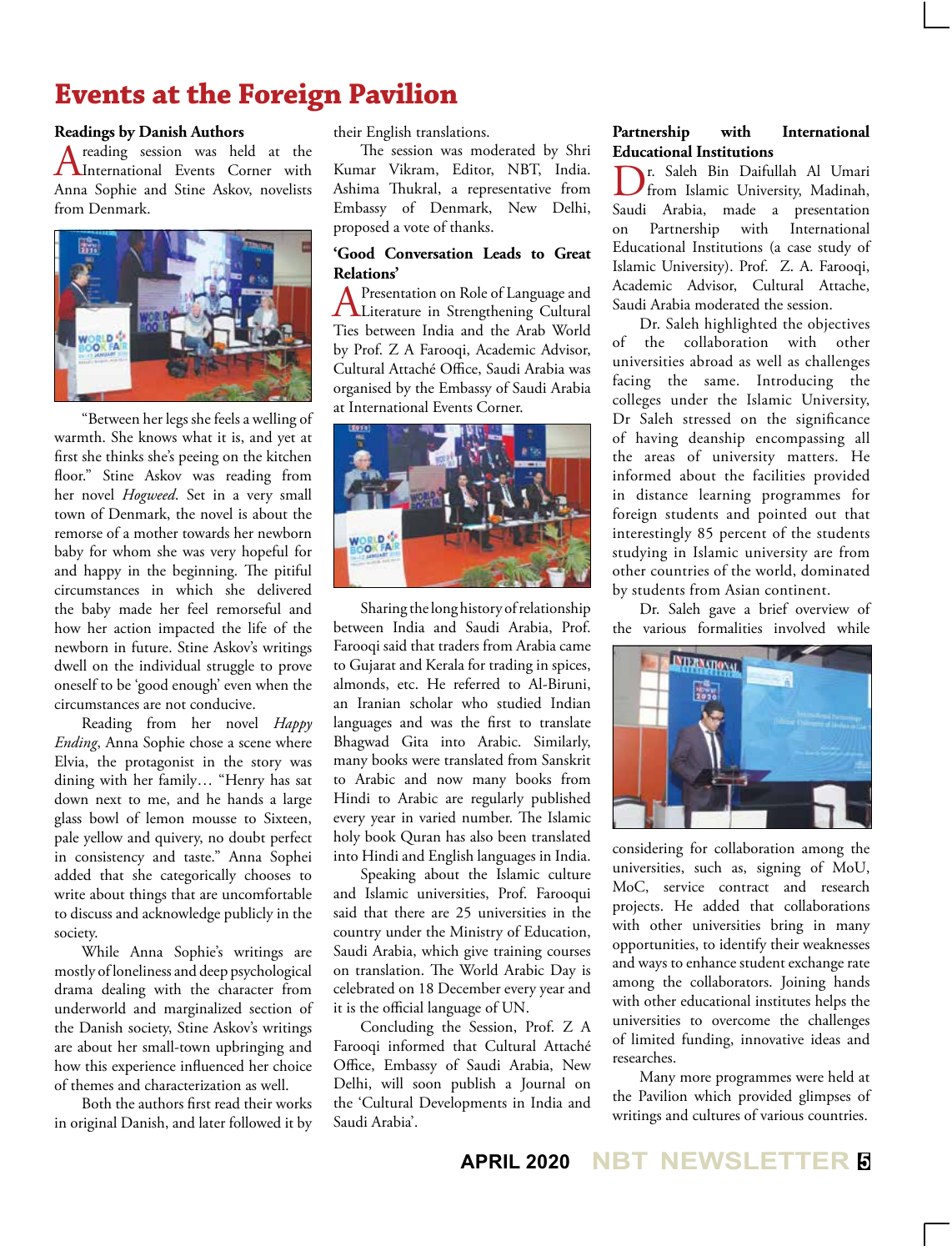## **The World Book and Copyright Day**

The World Book and Copyright Day **L** is marked annually on 23 April, a symbolic date for World Literature. It was celebrated for the first time on 23 April 1995, at Paris, when UNESCO decided to mark 23 April as World Book and Copyright Day and for paying worldwide tribute to authors and books, as well as to encourage everyone to discover the pleasure of reading to gain a renewed respect for the irreplaceable contributions of those who have furthered the social and cultural progress of humanity.

On this day in 1611, Miguel de Cervantes, William Shakespeare and Inca Garcilaso de la Vega died. It is also the date of birth or death of other prominent authors such as Maurice Druon, Haldor K.Laxness, Vladimir Nabokov, Josep Pla and Manuel Mejía Vallejo. The connection between 23 April and books was first made in 1923 by booksellers in Spain as a way to honour the author Miguel de Cervantes, who died on that day. Each year, UNESCO and the organizations representing the three major sectors of the book industry - publishers, booksellers and libraries, select the World Book Capital for a one-

## **Books on Health**



year period, effective 23 April each year. Kuala Lumpur (Malaysia) has been named World Book Capital for the year 2020 by the Director-General of UNESCO, Audrey Azoulay, on the recommendation of the World Book Capital Advisory Committee. The city was selected because of the strong focus on inclusive education, the development of a knowledge-based society and accessible reading for all parts of the city's population.

With the slogan "KL Baca – caring through reading", the program focuses on four themes: reading in all its forms, development of the book industry infrastructure, inclusiveness and digital accessibility, and empowerment of children through reading. Among other events and activities there will be the construction of a book city (the Kota Buku

Complex), a reading campaign for train commuters, enhancing of digital services and accessibility by the National Library of Malaysia for the disabled, and new digital services for libraries in 12 libraries in poor housing areas of Kuala Lumpur. The city's objective is to foster a culture of reading and inclusiveness - "A city that reads is a city that cares" – emphasizing ubiquitous access to books throughout the city. The city's ambitious programme for World Book Capital is linked to the Vision 2020 for Kuala Lumpur and the eco-city project called the River of Life with open air bookshops and libraries populating the newly-restored waterways of the city.

Cities designated as UNESCO World Book Capital undertake to promote books and reading and to organize activities over the year. Past winners include Madrid (2001), Alexandria (2002), New Delhi (2003), Anvers (2004), Montreal (2005), Turin (2006), Bogota (2007), Amsterdam(2008), Beirut (2009), Ljubljana (2010), Buenos Aires (2011), Erevan (2012), Bangkok (2013), Port Harcourt (2014), Incheon (2015), Wroclaw (2016), Conakry (2017), Athens (2018) and Sharjah (2019).

The World Health Day is a global health awareness day celebrated every year on 7 April. It is aimed at providing healthcare to all, irrespective of the regions. NBT India has published a number of books on health and medicine.

#### **Ayurveda Unravelled**

Sharadini Dahanukar & Urmila Thatte 978-81-237-1676-3; Rs 95.00

**Cancer** S M Bose 978-81-237-8094-8; Rs 210.00

**Challenge of AIDS** Khorshed M Pavri 978-81-237-0175-2; Rs 135.00

**Dental & Oral Health for All** Abhijeet S Kulkarni 978-81-237-6931-8; Rs 115

**Epilepsy** M C Maheshwari 81-237-0554-9; Rs 115







**Heart Disease and the Layman** S Padmavati 978-81-237-1217-8; Rs 75

**Pain & Its Management** Sugandha A Karapurkar 978-81-237-4362-2; Rs 65

**Prevention of Burns** Kalpana Sood Lal 81-237-4575-3; Rs 105

**Pulmonary Tuberculosis** M P S Menon 81-237-2810-7; Rs 180

**Skin and Hair in Health and Disease** J S Pasricha and Ramji Gupta 81-237-4006-9; Rs 115

**Some Common Ailments** Anil Aggrawal ISBN 81-237-0193-4; 125.00







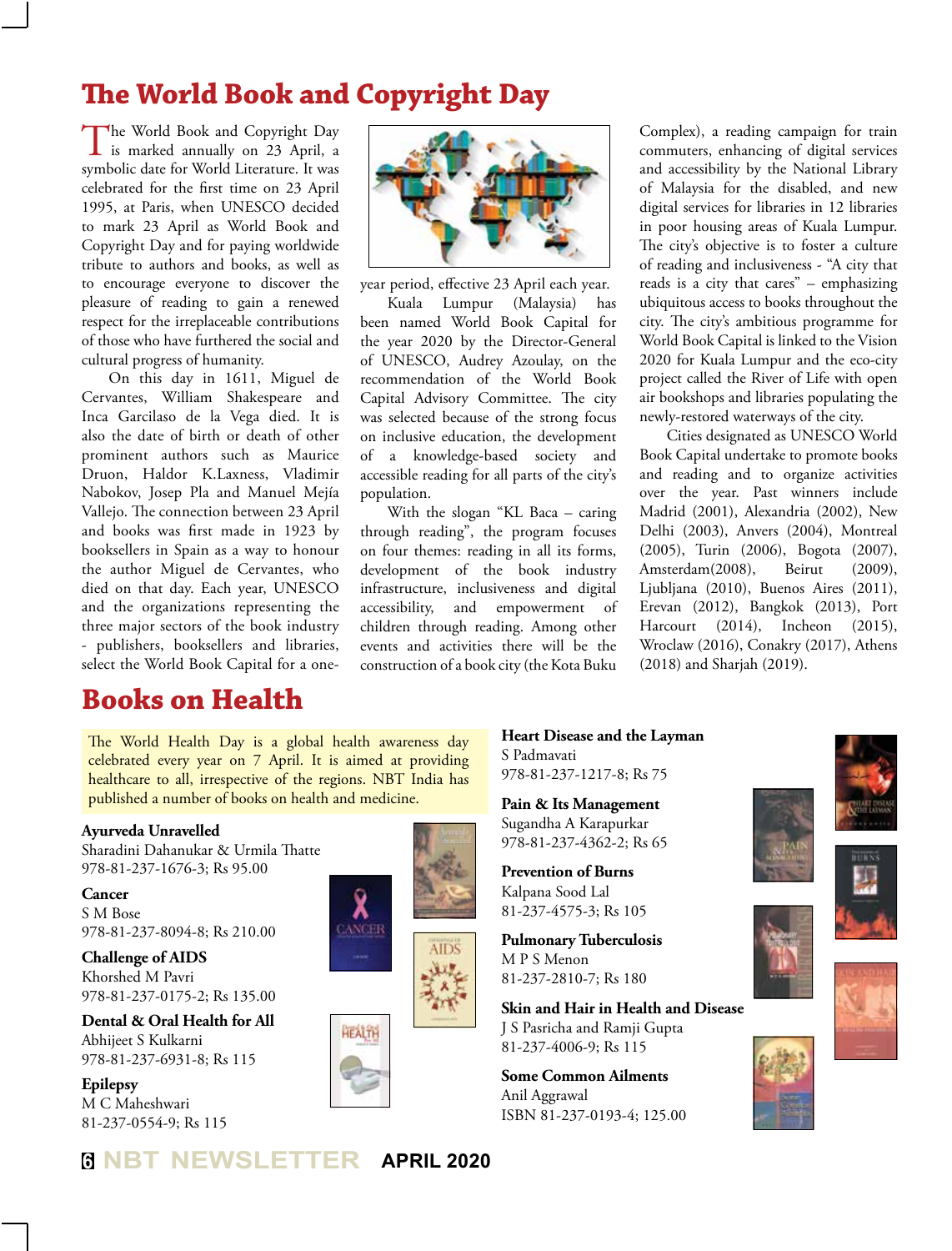## **Excerpts**

NBT has recently published a book titled 'The Fascinating World of Biology' under its Nehru Bal Pustakalya Series. The book has been written by Rohini Muthuswami and illustrated by Atul Srivastava Vardhan. Herein we reproduce the excerpts from the chapter 'A House on Its Back'.

– Editor.

#### **A House on Its Back**

And seeing the snail, which everywhere doth roam,

Carrying his own house still, still is at home,

Follow (for he is easy paced) this snail,

Be thine own palace, or the world's thy goal.

#### -John Donne

The snail slowly made its way across the pavement, slime oozing out. It was brown in colour and the shell glistened in the sun. When I squatted down to get a better look of the shell, I could see the tiny spirals.

A spiral is just a curve in space, which runs around a centre. Spirals can be of different types: Archimedean spiral, logarithmic spiral, three-dimensional spiral, Fibonacci spiral, etc. This last one is what we are concerned with when we want to understand how a snail's shell grows.

We learn about Fibonacci numbers in school. Leonardo Fibonacci was an Italian mathematician and was born in 1170, long before the Renaissance period. As he travelled along with his father, who had a trading post in the port of Algeria, he became acquainted with the Hindu-Arabic numerals and brought them into the European continent.

I remember that my mathematics textbook had a figure of rabbits. It was indeed with rabbits that Fibonacci began his observations as he was interested in understanding how fast the rabbits would breed under ideal circumstances. He started with an assumption that rabbits never die because they are neither killed nor starved. He then made a second assumption that the female rabbit always produces a pair of rabbits — one male and one female — from the second month. With these two assumptions, he said that if in the beginning there was one pair, then at the end of one month, there would still be only one pair. At the end of two months, the female rabbit produces one pair of rabbits so that the total is two pairs. At the end of the third month, the original female produces another pair making a total of three pairs. At the end of the fourth month, there will be five pairs. And at the end of the fifth month, there will be eight pairs and so on, producing a number series 1, 1, 2, 3, 5, 8, 13, 21, 34.., which is called as Fibonacci number.

The rabbit problem is not very realistic, but the Fibonacci number has numerous uses. We can use these numbers to create a series of rectangles. First, we draw a rectangle of unit 1. Adjacent to it, we draw another rectangle of unit 1. Then we top them with a rectangle of unit 2. Now, we draw a rectangle of unit 3 keeping in mind that the longest side touches both the rectangle of unit 1 and 2 such that the sum of the longest side is 3. Once the unit 3 rectangle is ready, we can create a rectangle of unit 5. The trick is to remember that the size of the longest side is equal to the Fibonacci number.

Once we have the Fibonacci rectangle, we can create a Fibonacci spiral. To do so, take a pencil and draw a quarter of circle in each square. What you will get is a spiral, the kind you will see on a snail´s shell.

Why did Nature choose Fibonacci spiral? Why not any other type of spiral?

A snail has to worry about two aspects. The first aspect is that the size of the body must be relative to the size of the shell. The two must grow at a similar rate because if the shell becomes too heavy, it will not be able to drag it along. In addition, the center of gravity would be altered and the poor snail would topple over. The second aspect is, of course, that the shell cannot be too small. It is not a decorative piece. The shell is a protective cover against threatening elements. The shell has to be big enough so that the

snail can withdraw into it when the need arises.

The shell of the snail is made of calcium carbonate or lime. The shell is extended as the snail grows by depositing lime at the shell opening. Each new addition of lime, because of the abovementioned constraints, tries to maintain more or less a constant relationship with the previous shell. The net result is a Fibonacci spiral.

The snail shell provides a valuable lesson, not only in mathematics, but also for designing armours. For example, the scaly foot snail lives at the bottom of the Indian Ocean near vents that spew hot waters. In addition, the snail is preyed by crabs as well as by other snail species.

The scaly foot snail has evolved to combat both the hot water as well as predators by creating a shell that is composed of three layers. The outermost layer is made of iron-sulfide, the innermost layer of calcium carbonate. In between these two layers is present a thick organic layer. The iron-sulfide layer is the first line of defence against predators. It is brittle and can crack easily under pressure, but the jagged ends could possibly grind down the attacker´s claws. The middle layer is soft and flexible, able to fill the cracks up and protect the inner layer from feeling pressure. The outer and the middle layer together protect the snail against the acidic nature of the hot springs. Finally, the inner layer is rigid providing structural support.

And this is what intrigues the defence specialists. Can they copy the snail while designing armours for the soldiers?



The Fascinating World of Biology ISBN 978-81-237-9074-9; Rs 85